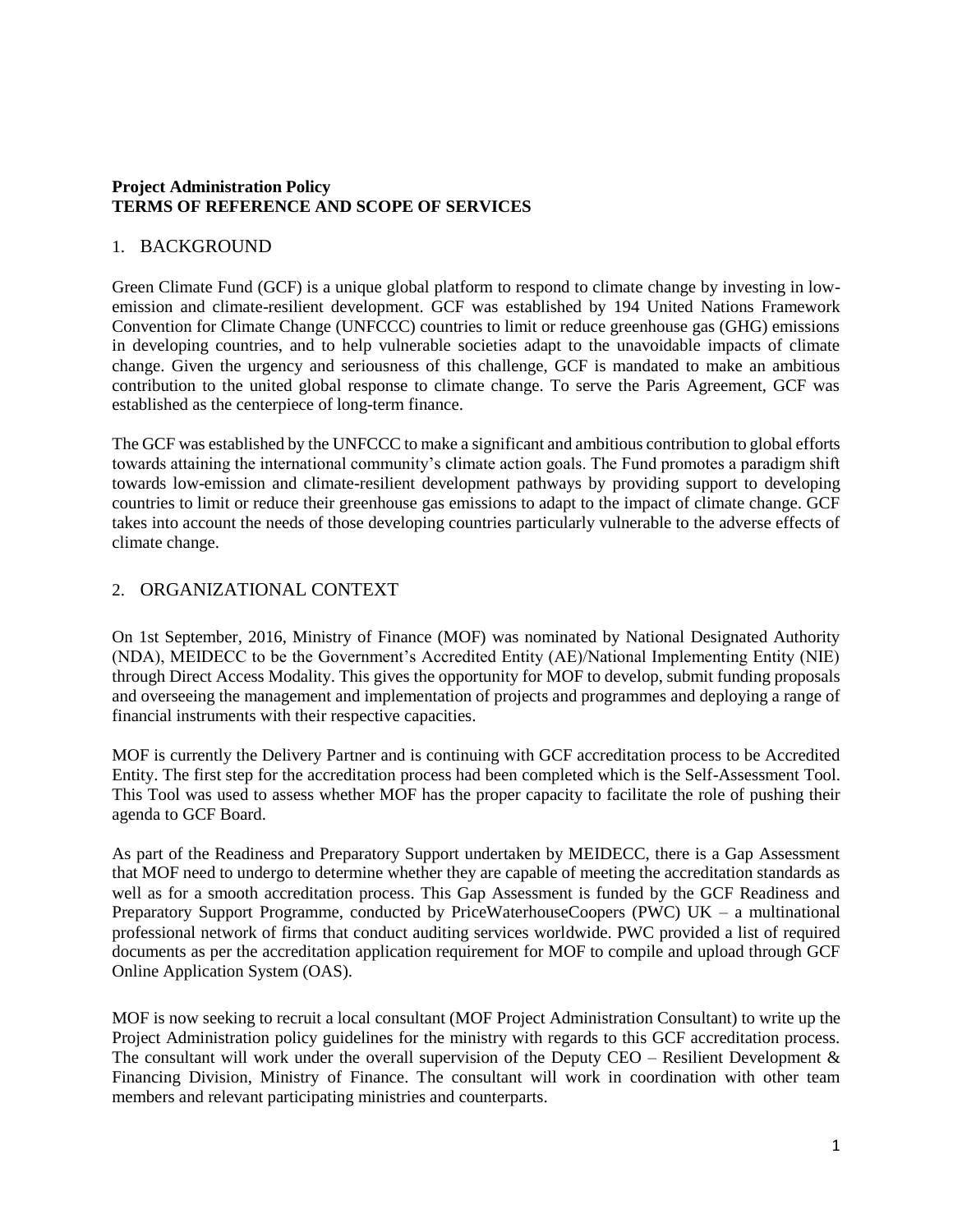## 3. SCOPE OF WORK

The MOF Project Administration Consultant is expected to develop and produce a Project Administration Policy. The scope of work will include:

- Developing a project preparation and appraisal guidelines and highlight the mainstreaming of environmental, social and climate change aspects, risks assessment and mitigation strategies.
- Develop a project operational manual and procedures including project monitoring, evaluation, reporting, auditing and grant evaluation, suspension, reduction, termination and procurement rules.

### 4. REPORTING

The Consultant will report to the Deputy CEO – Aid Management and Resilient Development Division, Ministry of Finance and will also represent the Ministry and lead in relevant coordination meetings to provide updates on the policy.

## 5. DELIVERABLES AND EXPECTED OUTPUTS

The following outputs will be expected to be delivered by the Consultant:

#### **i. Work plan**

The Consultant will submit a work plan in line with requested assignment. The work plan can be presented in a Gantt Chart style format for the purpose of planning and tracking progress of activities. The consultant may need to revise work plan after consultation with the DCEO RDFD and will be considered as 'accepted' once both parties are satisfied with revisions.

### **ii**. **Stakeholder Consultations**

With support from the Ministry of Finance and other relevant ministries, the consultant will carry out all the agreed stakeholder consultations if needed. All consultation sessions need to be properly documented in English and submitted as part of the Annex of the Stakeholder Consultation Report.

### **iii**. **Presentation of the Preliminary Findings to the Reference Group**

The consultant will provide:

- (a) A written report (summary of preliminary findings) of the consultations,
- (b) An oral presentation to the Reference Group on the preliminary key findings from the consultations using a PowerPoint Slideshow.
- c) Questions/queries raised by the Reference Group will need to be adequately addressed by the Consultant prior to submission of the final deliverables.

#### iv. **Final Reports on the Stakeholder Consultation**

The Consultant will submit a:

(a) A final draft report synthesizing the results of the stakeholder consultations.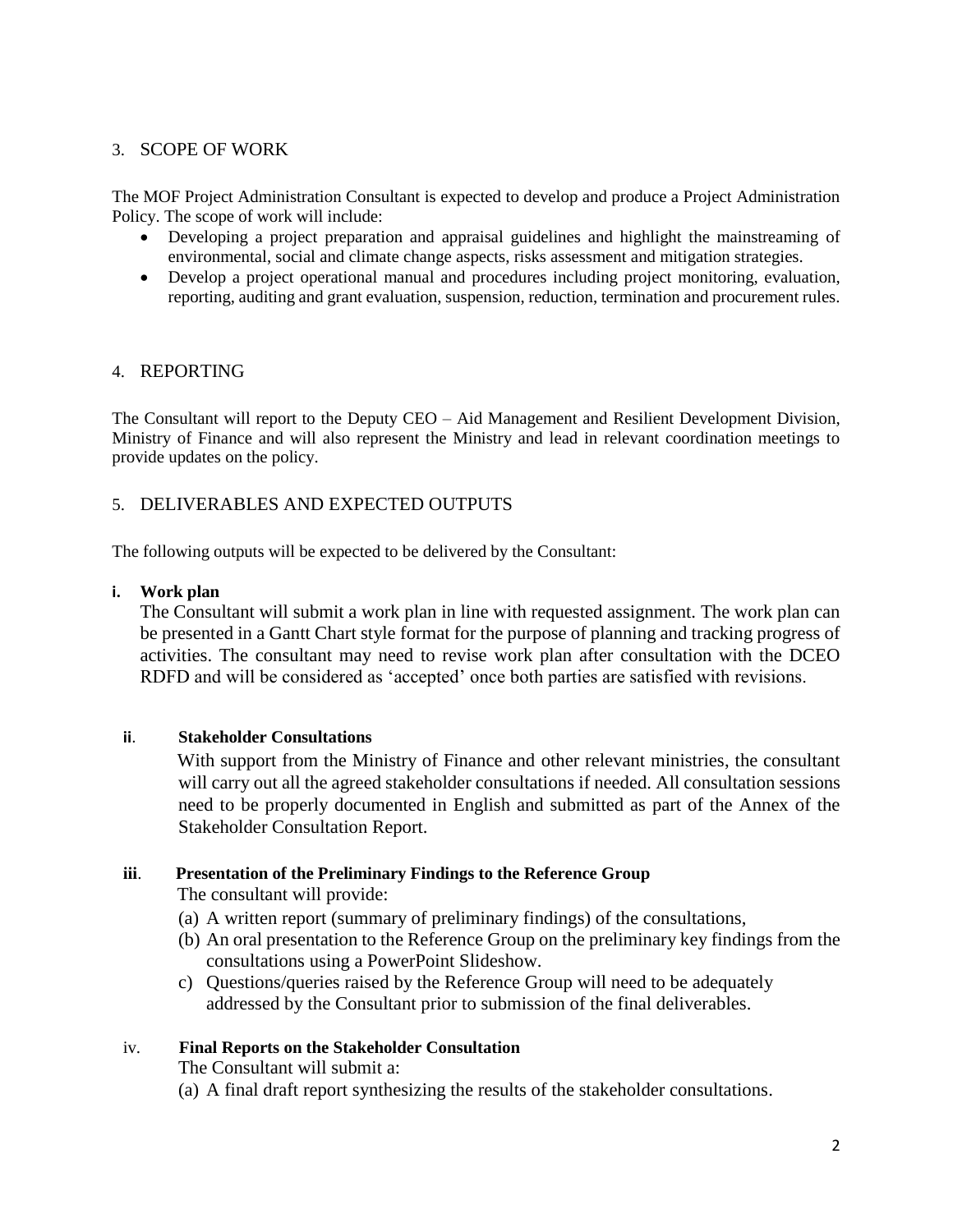(b) A final PowerPoint slideshow reflecting the main findings from the stakeholder consultations.

## 6. KEY PERFORMANCE INDICATORS

- Approval of the Final Project Administration Policy.
- Professional performance with minimum supervision.
- High Quality and Timely delivery of expected outputs.
- Effective communication with MOF and other relevant stakeholders.

## 7. DURATION OF WORK

The duration of the consultancy is 2 months with possible extension pending on budget and performance.

# 8. LOGISTIC AND ADMINISTRATIVE SUPPORT AVAILABLE TO CONTRACTOR

The Consultant should be fully equipped with laptop and mobile phone. The Ministry of Finance will facilitate the office space and associated facilities during the engagement period.

## 9. QUALIFICATIONS AND COMPETENCIES

The MOF Project Administration Consultant will require the following qualifications, experience, competencies and language skills.

- A. Education and Professional Qualifications Required:
	- Bachelor's degree in project management, finance, social science, economics or related technical fields.
- B. Experience & Competencies Required:
	- Minimum of 3 years' experience in Project Administration Policy development.
	- Familiar with Project environment and legal framework in Tonga.
	- Familiar with GCF Project Administration standards will be an advantage.
	- Work experience in socio-economic development policies.
	- Experience in report writing and expert computer skills.
	- Operational effectiveness and initiatives.
	- Focus on results and respond positively to feedback.
	- Consistently approach work with energy and positive mindset.
	- Demonstrate openness to change and ability to manage complexity
	- Team work spirit and excellent interpersonal skills.
	- Ability to adapt to a multi-cultural working environment.
	- Ability to work under pressure.
- C. Language Required:
	- Fluent English is required and Tongan is an advantage.